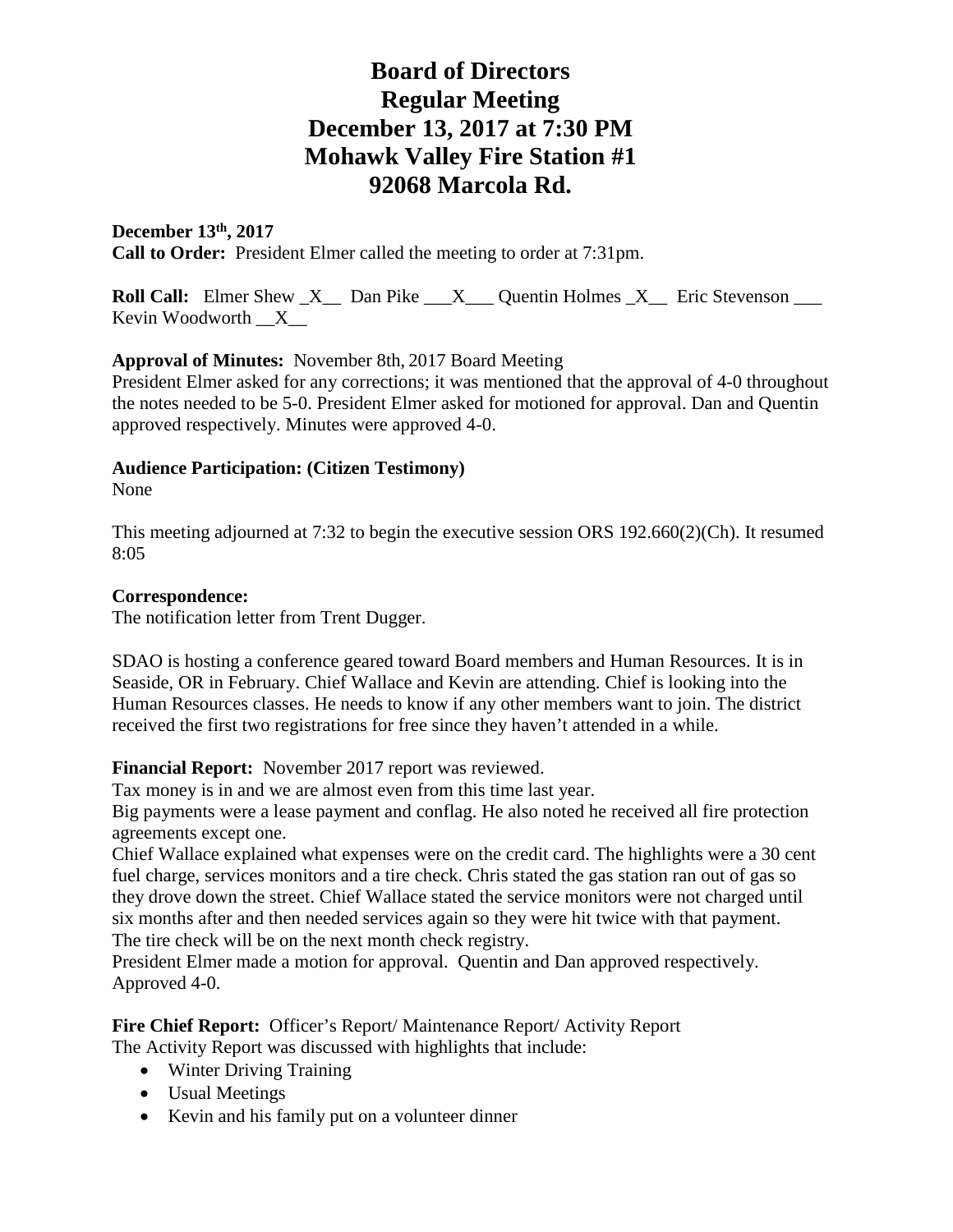- Donnie Easton received a new certification
- Recruit Training is done. Two formers volunteers came back and gained three new ones
- Patrick is taking his firefighter 1 class and Chief Wallace is taking a low and advance construction class
- Assisted Sweet Home with a fire
- Calls: 41 calls so far, 374 is the records and current at 380 for the year
- Chief's monthly hour report

### Maintenance Report

The Maintenance Report was discussed with highlights that include:

- 1441 has electrical issues- it was part of the reason not to go the California fire o Replaced batteries under warranty
- 1460 utility truck is going downhill and is becoming a money pit.

### **Old Business**:

1. Station 2

Application approved for the East side of Marcola Road. We will mostly likely need to have a surveyor come out. Once the lot is approved by the county then we have one year to do the well and septic approvals. Both can be covered in the current budget. Dennis and Chief agreed not to put money into this yet until the current owner signs over.

2. Audit

The audit is complete and paid for. The report is included and the wording is the near the same as last year. Chief Wallace will be looking into using a different auditor since Sweet Home has more work for their auditor but pays less.

### 3. Equipment Replacement

Chief Wallace is in contact with Special District who will do all the leg work for the bond; they only charge if the bond is approved. Chief doesn't think we will need to ask for more money if this is approved. President Elmer wanted to know what happens if we don't go by the standards of the air packs. Chief Wallace responded that the bottle designs are now changed so we have to change. It is usually a liability if we don't keep up with the standard. It is also good to have what other departments have so we can share.

### 4. Chief Wallace's Review

Quentin submitted his review, Kevin doesn't feel like he can provide an adequate one since he has been on the Board long, and President Elmer and Dan from memory did a quick review; noting he met or exceed expectations. Chief said he is open to feedback outside of official reviews.

### **New Business:**

1. Firehouse Subs Grant

We have received the funds and equipment will be here in 3-4 weeks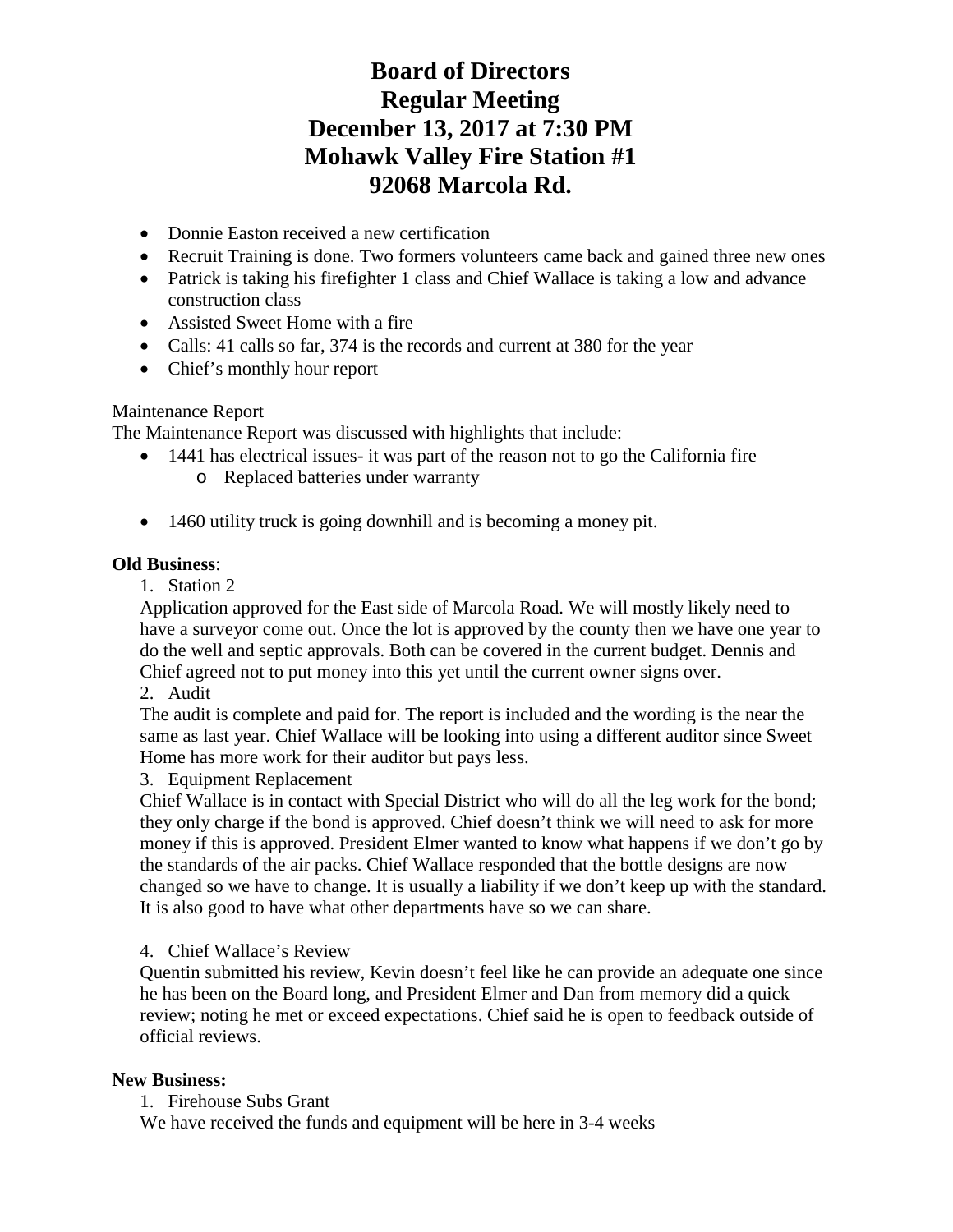#### 2. Rainbow Water Well

Chief Wallace met with Rainbow Water Well to see how their relationship is going. They are appreciative when we tell them we used a fire hydrant so they don't think it's a leak. Chief wants us to look into using a well if Rainbow water can use it as well. It would be their backup system. It would be good for lowering the summer water bill and having enough water during emergencies. With this relationship, we can see how much water we are using and they can monitor pressure in their system. President Elmer said to move forward and Chief will look into bids.

3. Equipment Reserve Fund Transfer

A funds transfer resolution was signed by President Elmer. It was approved 4-0.

#### 4. Appropriating Unanticipated Revenue

We did go over on personnel because on conflag which is unanticipated funds. Other districts and auditors said they take the extra money on put it on the conflag line. This change must be done by June. President Elmer and Quentin stated we should wait just in case something happens.

#### 5. Conflag Presentation with Dan Wallace and Chris Barnes

They showed picture of the California fire they were at in the Santa Rosa CA area. Their shifts were 24 on 24 off. On their off time, they served food to the evacuated people which went viral on social media. They said they felt well trained to be there.

#### 6. Hiring Process

Chief Wallace gave out a hiring packet; the requirements are the same except timing of getting some of the certifications. He asked that we hire a temp part-time at \$15 an hour with no insurance to help with calls and projects. He is hoping to hire by February. The Board supported the temp hire.

### **Items Not on Agenda:**

**Future Meeting Agenda Items:**  Reader Board

### **Next meeting is on January 10, 2018**

Adjourn: Adjourned at 9:39pm. Quentin and Kevin approved respectively; approved 4- 0.

Public comment is invited. Portions of this meeting may be held in executive session as per **ORS 192.660.**

The meeting location is accessible to persons with disabilities. A request for an interpreter for the hearing impaired or for other accommodations for persons with disabilities should be made at least 24 hours before the meeting to **Chief Steven Wallace at 541-933-2907.**